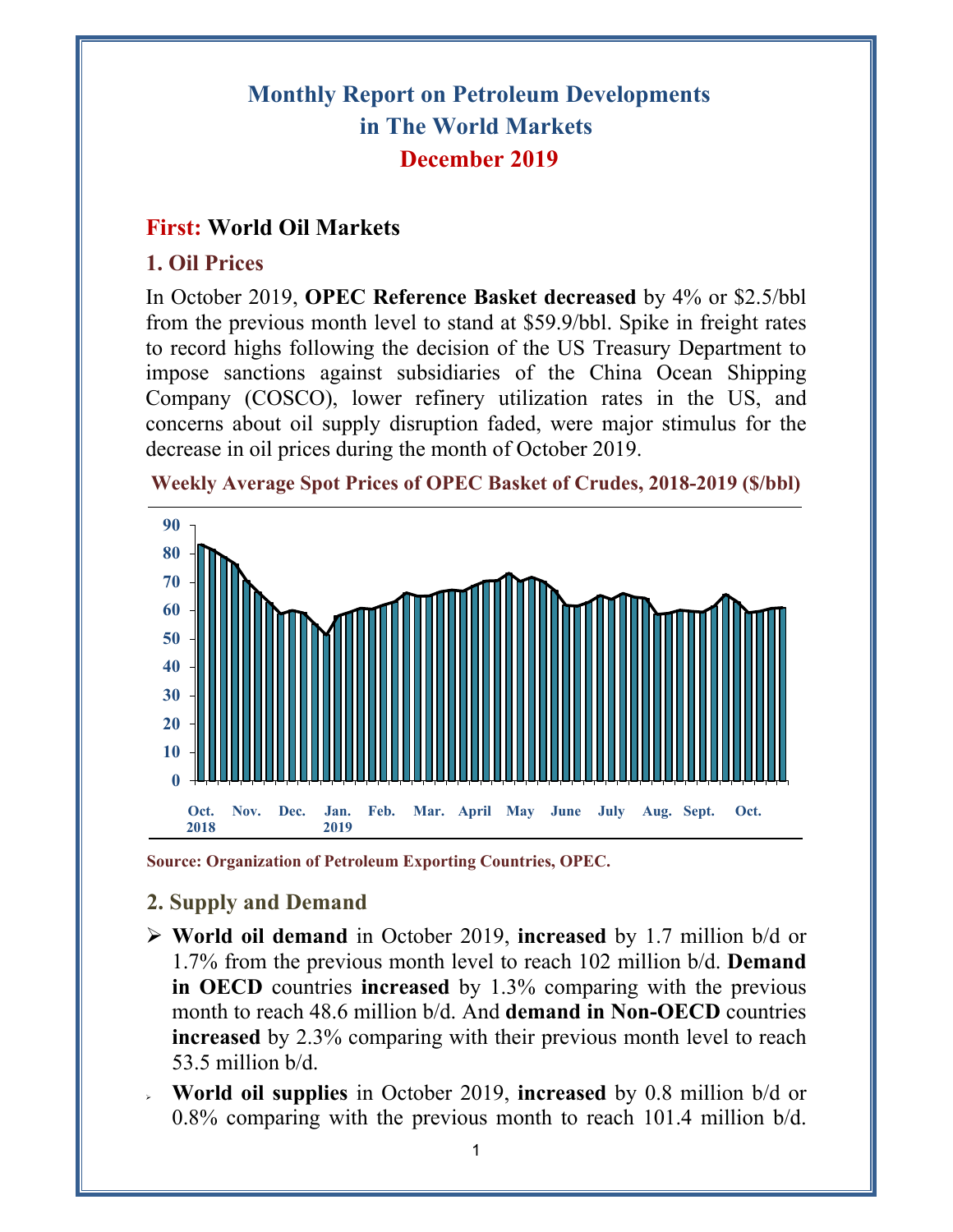**OPEC** crude oil and NGLs/condensates total supplies **increased** by 1.5% comparing with the previous month to reach 34.6 million b/d. And preliminary estimates show that **Non-OPEC** supplies **increased** by 0.8% comparing with the previous month to reach 66.9 million b/d.



**World Oil Supply and Demand (million b/d)** 

**Source: Energy Intelligence Briefing Nov. 5, 2019.** 

 **US tight oil production** in October 2019, **increased** by 1.1% to reach about 9 million b/d, whereas **US oil rig count decreased** for the eleventh month in a row, by 22 rig from the previous month level to stand at 759 rig.





**Source: EIA, Drilling Productivity Report for key tight oil and shale gas regions Nov. 2019.** 

#### **3. Oil Inventories**

 **OECD commercial inventories** in October 2019 **decreased** by 10 million barrels from the previous month level to reach 2944 million